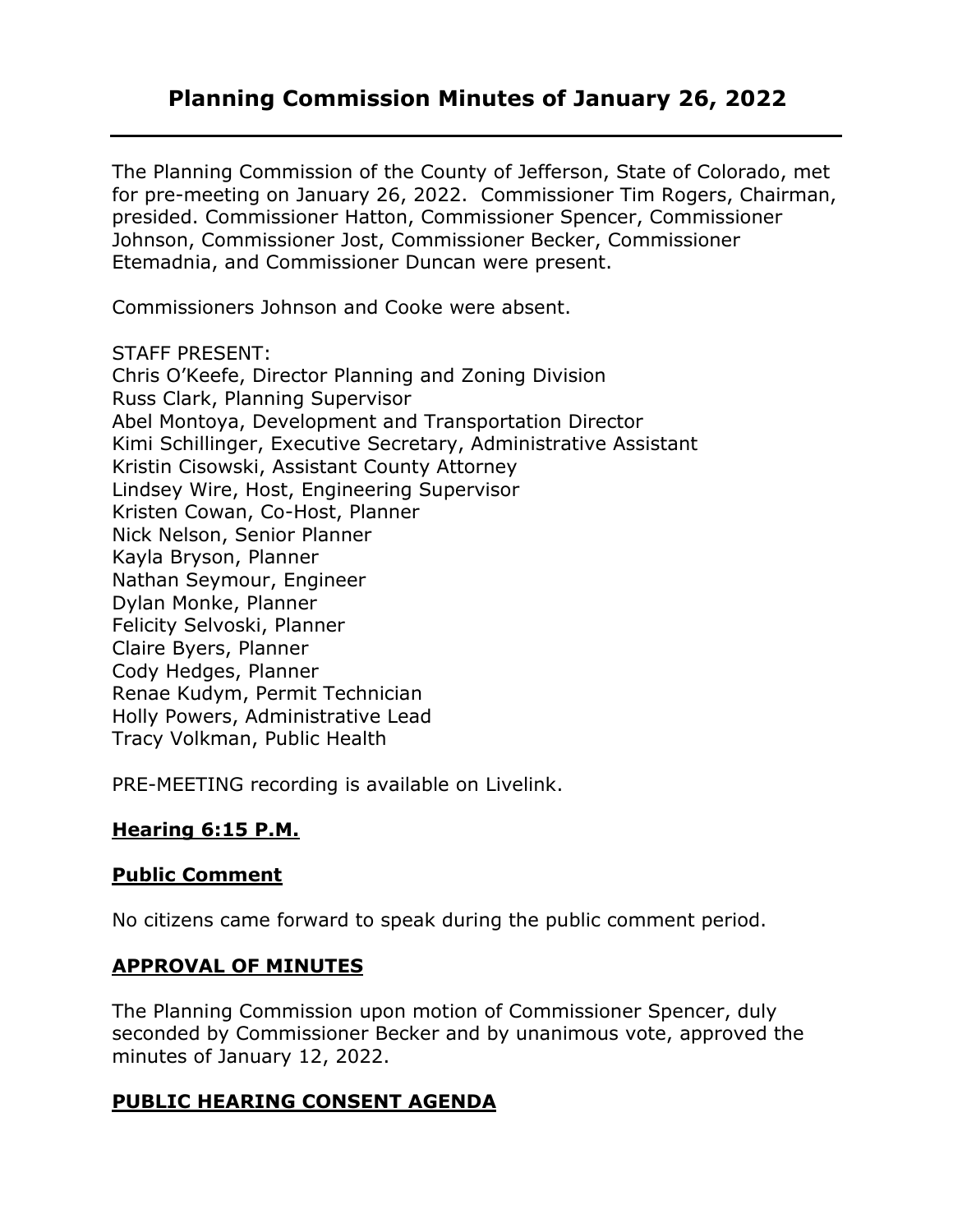# **Jefferson County Planning Commission**

Regular Meeting Minutes – Page 2 of 4

No one requested to testify in the following cases:

 $\mathcal{L}_\mathcal{L}$  , which is a set of the set of the set of the set of the set of the set of the set of the set of the set of the set of the set of the set of the set of the set of the set of the set of the set of the set of

| <u>19-106205PF</u>       | Preliminary and Final Plat                           |
|--------------------------|------------------------------------------------------|
| <b>Case Name:</b>        | <b>JMDM 1 Subdivision</b>                            |
| <b>Owner:</b>            | John F. Medved and Debra K. Medved                   |
| <b>Applicant:</b>        | Mike Kortendick, Landform, Inc.                      |
| <b>Location:</b>         | 1305 South Grapevine Road                            |
|                          | Section 20, Township 4 South, Range 70 West          |
| <b>Approximate Area:</b> | 36,36 Acres                                          |
| <b>Purpose:</b>          | To subdivide the property into 2 lots for single-    |
|                          | family detached units.                               |
| <b>Case Manager:</b>     | Lindsey Wire                                         |
| 21-110694PF              | Preliminary and Final Plat                           |
| <b>Case Name:</b>        | <b>KB Corner Subdivision</b>                         |
| Owner:                   | FirstBank, a Colorado Corporation                    |
| <b>Applicant:</b>        | Sterling Design Associates, LLC                      |
| Location:                | 10144 W. Belleview Ave                               |
|                          | Section 16, Township 5 South, Range 69 West          |
| <b>Approximate Area:</b> | 2.531 Acres                                          |
| <b>Purpose:</b>          | To subdivide the property into 2 commercial<br>lots. |
|                          |                                                      |

The Planning Commission, upon motion of Commissioner Spencer, duly seconded by Commissioner Jost and by unanimous vote, adopted the attached resolutions recommending **approval** of the cases on the consent agenda subject to the conditions of approval identified in the applicable staff reports.

## **PUBLIC HEARING REGULAR AGENDA**

| 21-133812RZ              | Rezoning                                                                                                                                                                      |
|--------------------------|-------------------------------------------------------------------------------------------------------------------------------------------------------------------------------|
| <b>Case Name:</b>        | 14320 W 50th Avenue ODP                                                                                                                                                       |
| <b>Owner/Applicant:</b>  | Redwood, LLC                                                                                                                                                                  |
| <b>Location:</b>         | 14320 W 50th Avenue                                                                                                                                                           |
|                          | Section 18, Township 3 South, Range 69 West                                                                                                                                   |
| <b>Approximate Area:</b> | 4.19 Acres                                                                                                                                                                    |
| <b>Purpose:</b>          | To Rezone from Agricultural-Two (A-2) to<br>Planned Development (PD) to allow for the<br>future subdivision of the property into 12 lots<br>for single-family detached units. |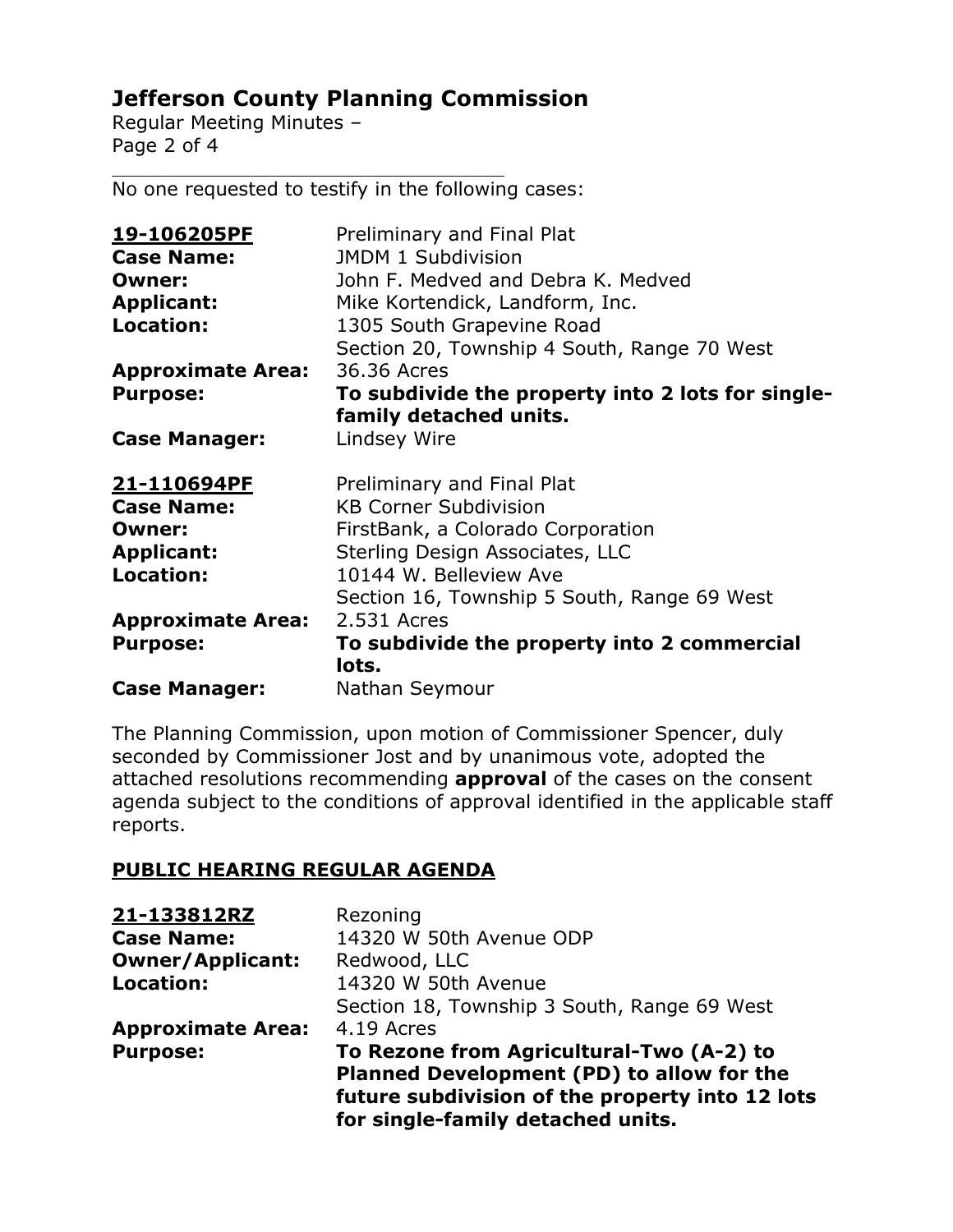# **Jefferson County Planning Commission**

Regular Meeting Minutes – Page 3 of 4

#### **Case Manager:** Kayla Bryson

 $\mathcal{L}_\mathcal{L}$  , which is a set of the set of the set of the set of the set of the set of the set of the set of the set of the set of the set of the set of the set of the set of the set of the set of the set of the set of

Sworn Testimony Mike Chadwick, Applicant Representative Joel Day, Citizen in Opposition Gary Henderson, Golden HOA Karen Brumgart, Citizen in Opposition Jennifer Miskimins, Citizen in Opposition Cathryn Reimanis, Citizen in Opposition Ivar Reimanis, Citizen in Opposition Lou Hayward, Citizen in Opposition David Theisen, Applicant Representative

Following the taking of sworn testimony and a general discussion, the Planning Commission upon motion of Commissioner Hatton, duly seconded by Commissioner Jost and by majority vote, adopted the attached resolution recommending **APPROVAL** of this case.

| 21-131497RZ              | Rezoning                                                                                                                                                                                                    |
|--------------------------|-------------------------------------------------------------------------------------------------------------------------------------------------------------------------------------------------------------|
| <b>Case Name:</b>        | 5254 Solar Green Official Development Plan                                                                                                                                                                  |
| <b>Owner:</b>            | 5254 Properties LLC, a Colorado Limited Liability<br>Company                                                                                                                                                |
| Location:                | 14395 West 52nd Avenue and AIN 39-182-07-002<br>Section 18, Township 3 South, Range 69 West                                                                                                                 |
| <b>Approximate Area:</b> | 6.13 Acres                                                                                                                                                                                                  |
| <b>Purpose:</b>          | To rezone from Suburban Residential - One<br>(SR-1) and Planned Development (PD) to a PD<br>which follows the Restricted Residential<br>Quarter Acre (RR-1/4) and allows a maximum<br>of 15 dwelling units. |
| <b>Case Manager:</b>     | <b>Nick Nelson</b>                                                                                                                                                                                          |

#### Sworn Testimony

Jeanne Shaffer, Applicant Representative Richard Kibler, Citizen in Opposition David Harrison, Citizen in Opposition Mike Rawluk, Citizen in Opposition Frank Rodrick, Citizen in Opposition Karen Brunger, Citizen in Opposition Annika Brunger, Citizen in Opposition Tony Rawluk, Neighbor in Opposition Lou Hayward, Neighbor in Opposition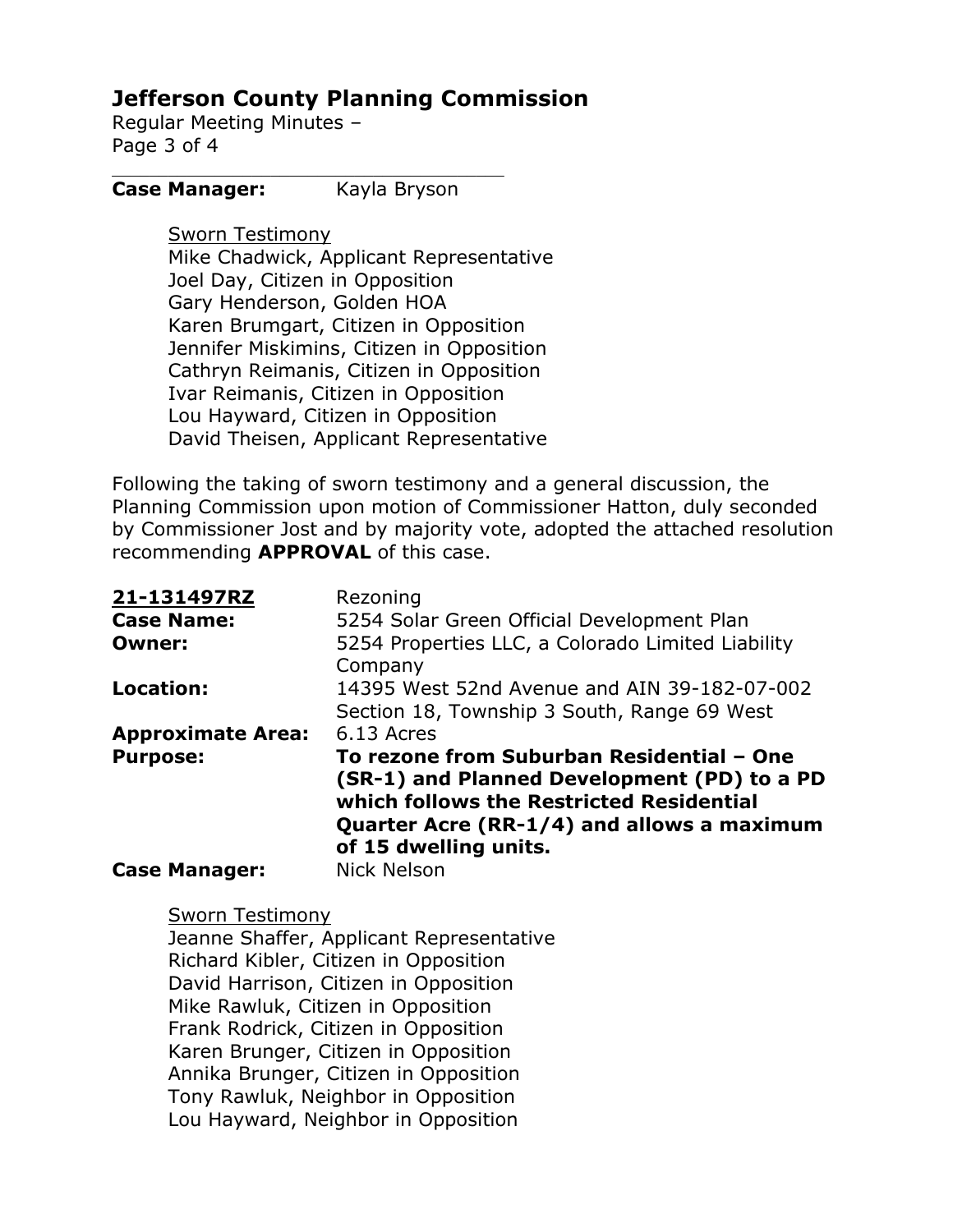# **Jefferson County Planning Commission**

Regular Meeting Minutes -Page 4 of 4

> Nate Rodrick, Neighbor in Opposition Debbie Deets, Neighbor in Opposition

Following the taking of sworn testimony and a general discussion, the Planning Commission upon motion of Commissioner Hatton, duly seconded by Commissioner Spencer and by unanimous vote, adopted the attached resolution recommending APPROVAL of this case.

There being no further business to come before the Planning Commission, the meeting was adjourned at 10:29 p.m.

ATTEST:

PLANNING COMMISSION OF THE COUNTY OF JEFFERSON, COLORADO

January 27, 2022 Date

 $2 - 9 - 27$ 

Date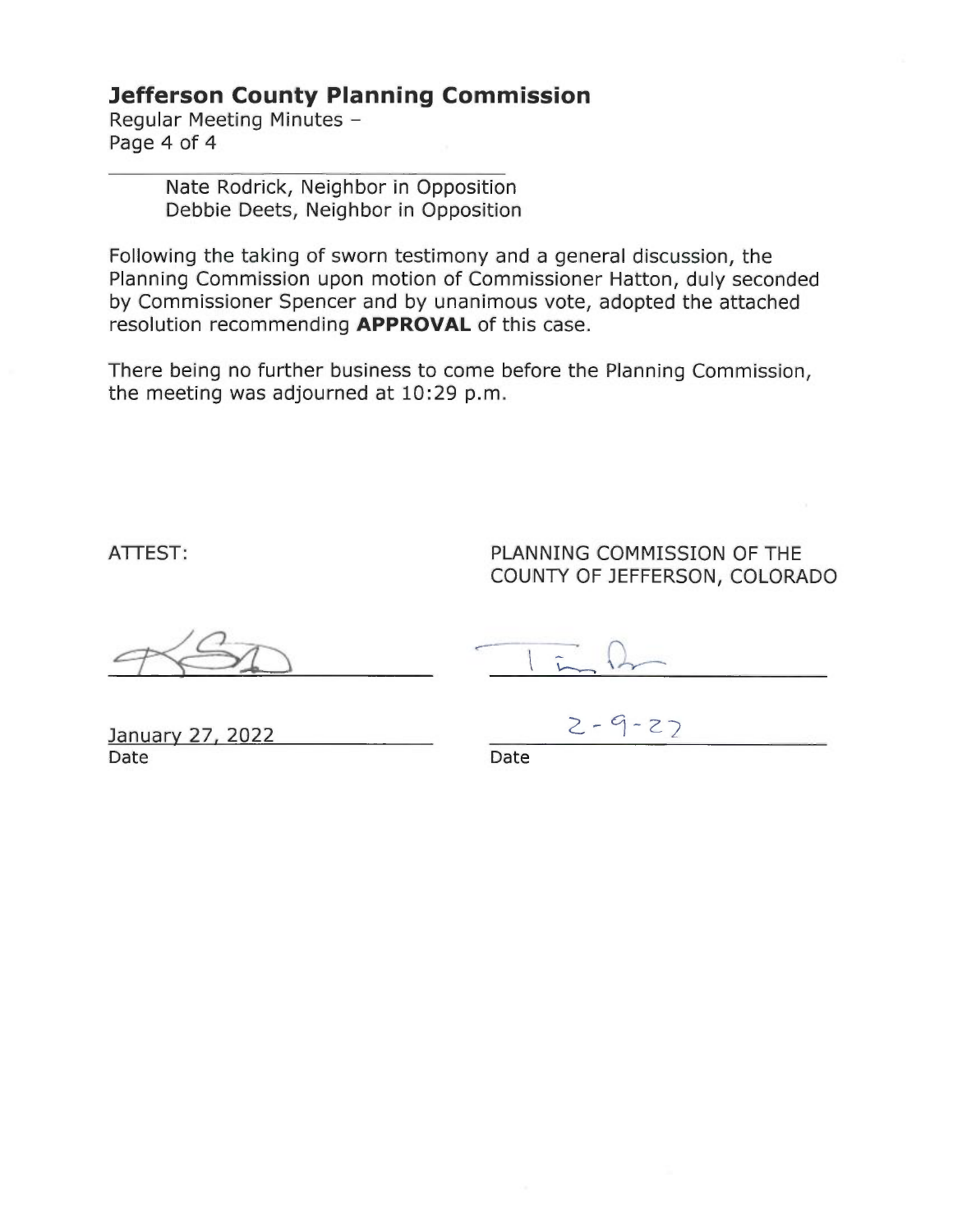It was moved by Commissioner **SPENCER** that the following Resolution be adopted:

#### BEFORE THE PLANNING COMMISSION COUNTY OF JEFFERSON STATE OF COLORADO

# **January 26, 2022**

## **RESOLUTION**

| 19-106205PF              | Preliminary and Final Plat                        |
|--------------------------|---------------------------------------------------|
| <b>Case Name:</b>        | JMDM 1 Subdivision                                |
| <b>Owner:</b>            | John F. Medved and Debra K. Medved                |
| <b>Applicant:</b>        | Mike Kortendick, Landform, Inc.                   |
| <b>Location:</b>         | 1305 South Grapevine Road                         |
|                          | Section 20, Township 4 South, Range 70 West       |
| <b>Approximate Area:</b> | 36,36 Acres                                       |
| <b>Purpose:</b>          | To subdivide the property into 2 lots for single- |
|                          | family detached units.                            |
| <b>Case Manager:</b>     | Lindsey Wire                                      |

The Jefferson County Planning Commission hereby recommends **APPROVAL WITH CONDITIONS** of the above application on the basis of the following facts:

- 1. That the factors upon which this decision is based include evidence and testimony and staff findings presented in this case.
- 2. The Planning Commission finds that:
	- A. The proposal conforms to the Land Development Regulation because all applicable regulations have been satisfied, or will be satisfied, prior to recordation of the Preliminary and Final Plat, as indicated within the staff report.
- 3. The following are conditions of approval:
	- A. Submittal of a title insurance commitment update with an effective date less than 45 days prior to the recording of the Plat which depicts no new owners or encumbrances. Said title insurance commitment shall be approved by the County Attorney's Office.
	- B. The Improvements Agreement being approved as to form by the County Attorney's Office.
	- C. The recordation of the Plat mylars being prepared in accordance with the red-marked print dated January 26, 2022.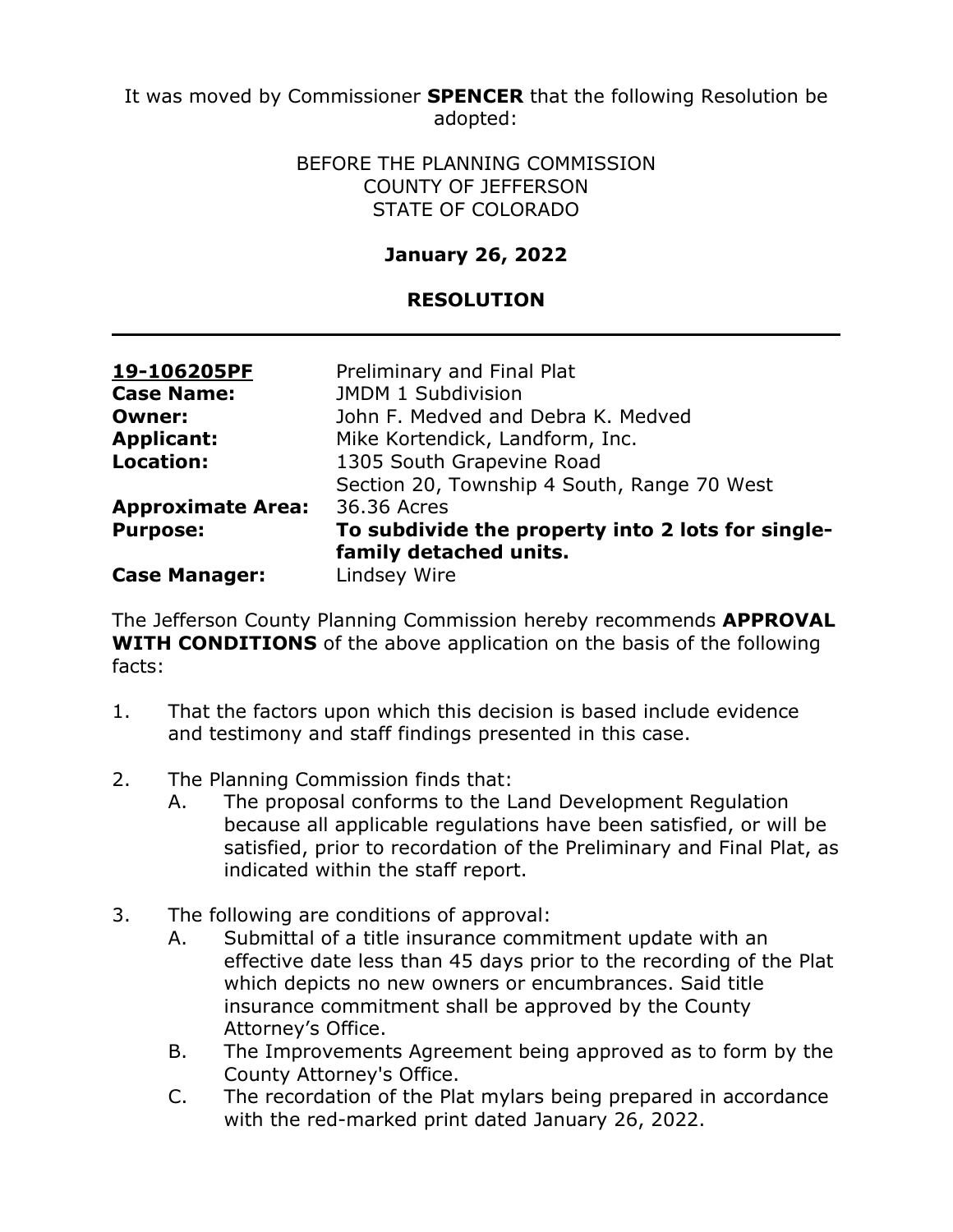Jefferson County Planning Commission Resolution Case # 19-106205PF January 26, 2022 2 of 2

- D. Payment of \$600 for fees-in-lieu of park land dedication prior to plat recordation or payment of the fees-in-lieu of park land dedication as set forth in the Improvements Agreement prior to building permit, as applicable. This fee should be submitted on a separate check made payable to Jefferson County Treasurer.
- E. Payment of \$400 for fees-in-lieu of school land dedication prior to plat recordation or payment of the fees-in-lieu of school land dedication as set forth in the Improvements Agreement prior to building permit, as applicable. This fee should be submitted on a separate check made payable to Jefferson County Treasurer.
- F. Recordation and acceptance of Easement Deed ED20-126226DE by the Board of County Commissioners.
- G. Recordation of an access and utility easement to the benefit of the created lots and the future lot owners.
- H. Submittal of a current tax certificate from the County Treasurer's Office indicating that all ad valorem taxes applicable to JMDM 1 Subdivision for prior years have been paid.

Commissioner **JOST** seconded the adoption of the foregoing Resolution, and upon a vote of the Planning Commission as follows:

| Commissioner | <b>Rogers</b>    | aye |
|--------------|------------------|-----|
| Commissioner | <b>Hatton</b>    | aye |
| Commissioner | <b>Spencer</b>   | aye |
| Commissioner | <b>Jost</b>      | aye |
| Commissioner | <b>Becker</b>    | aye |
| Commissioner | <b>Etemadnia</b> | aye |
| Commissioner | <b>Duncan</b>    | aye |

The Resolution was adopted by **unanimous** vote of the Planning Commission of the County of Jefferson, State of Colorado.

 $\sim$ 

Kimi Schillinger Executive Secretary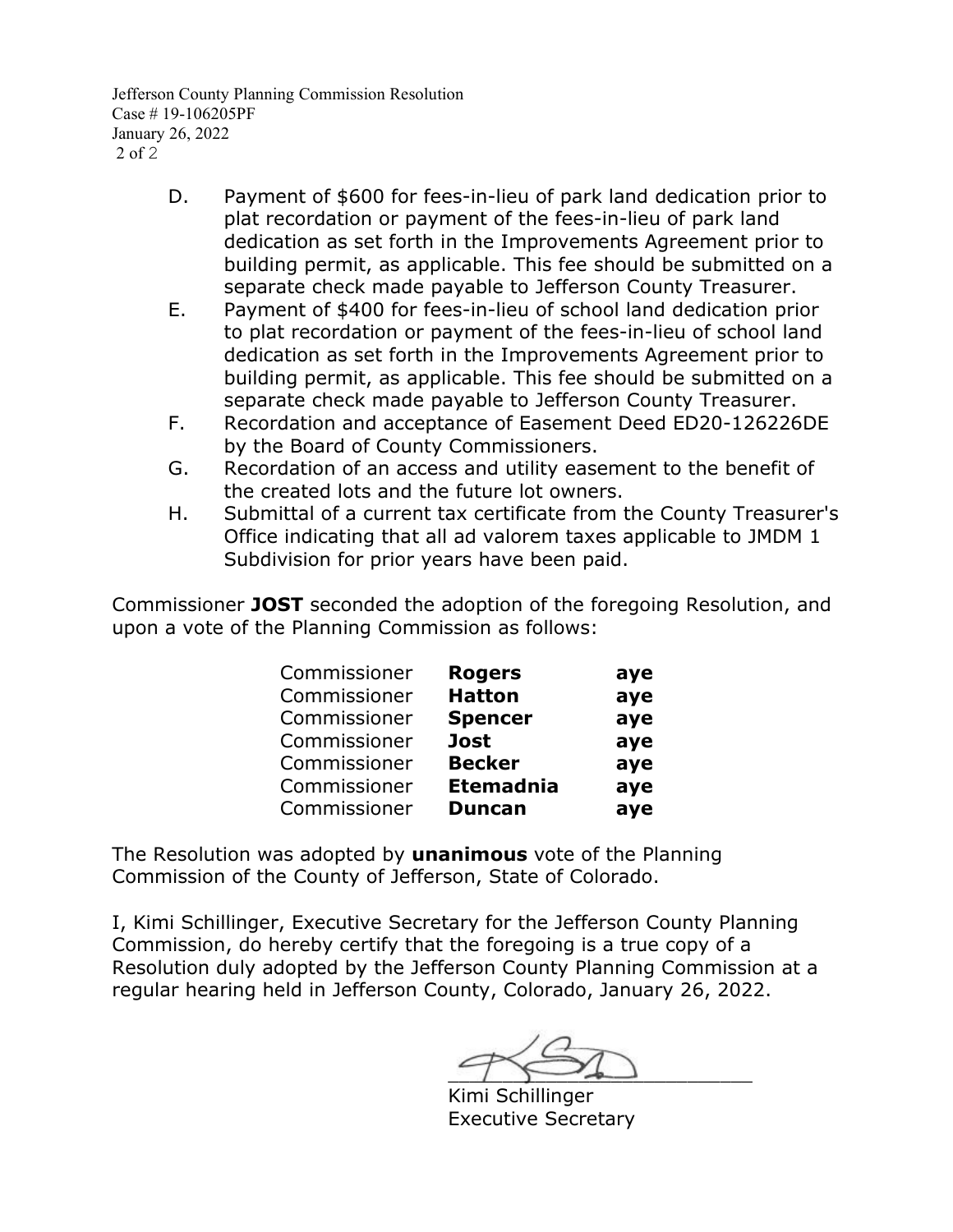It was moved by Commissioner **SPENCER** that the following Resolution be adopted:

#### BEFORE THE PLANNING COMMISSION COUNTY OF JEFFERSON STATE OF COLORADO

# **January 26, 2022**

### **RESOLUTION**

| 21-110694PF              | Preliminary and Final Plat                  |
|--------------------------|---------------------------------------------|
| <b>Case Name:</b>        | <b>KB Corner Subdivision</b>                |
| <b>Owner:</b>            | FirstBank, a Colorado Corporation           |
| <b>Applicant:</b>        | Sterling Design Associates, LLC             |
| Location:                | 10144 W. Belleview Ave                      |
|                          | Section 16, Township 5 South, Range 69 West |
| <b>Approximate Area:</b> | 2.531 Acres                                 |
| <b>Purpose:</b>          | To subdivide the property into 2 commercial |
|                          | lots.                                       |
| <b>Case Manager:</b>     | Nathan Seymour                              |

The Jefferson County Planning Commission hereby recommends **APPROVAL WITH CONDITIONS** of the above application on the basis of the following facts:

- 1. That the factors upon which this decision is based include evidence and testimony and staff findings presented in this case.
- 2. The Planning Commission finds that:
	- A. The proposal conforms to the Land Development Regulation because all applicable regulations have been satisfied, or will be satisfied, prior to recordation of the Preliminary and Final Plat, as indicated within the staff report.
- 3. The following are conditions of approval:
	- A. Submittal of a title insurance commitment update with an effective date less than 45 days prior to the recording of the Plat which depicts no new owners or encumbrances. Said title insurance commitment shall be approved by the County Attorney's Office.
	- B. The improvements agreement and Exhibit "A" being approved as to form by the County Attorney's Office.
	- C. The recordation of the Plat mylars after being prepared in accordance with the red-marked print dated January 26, 2022.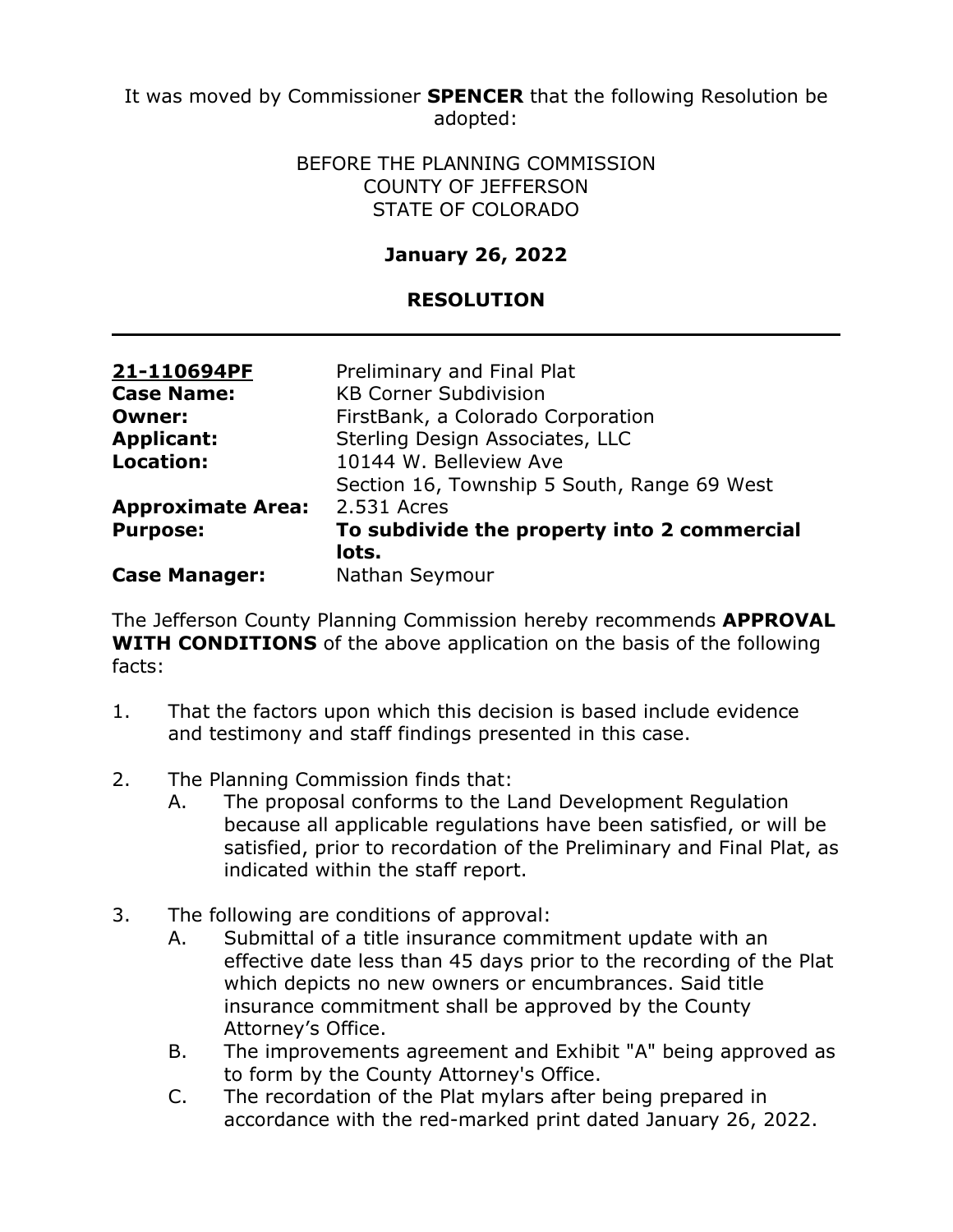Jefferson County Planning Commission Resolution Case # 21-110694PF January 26, 2022 2 of 2

- D. Recordation of an access and utility easement to the benefit of the created lots and the future lot owners.
- E. Approval of the water and sanitary plans by Denver Water on behalf of Lakehurst Water and Sanitation District.
- F. Submittal of a current tax certificate from the County Treasurer's Office indicating that all ad valorem taxes applicable to KB Corner for prior years have been paid.

Commissioner **JOST** seconded the adoption of the foregoing Resolution, and upon a vote of the Planning Commission as follows:

| Commissioner | <b>Rogers</b>    | aye |
|--------------|------------------|-----|
| Commissioner | <b>Hatton</b>    | aye |
| Commissioner | <b>Spencer</b>   | aye |
| Commissioner | <b>Jost</b>      | aye |
| Commissioner | <b>Becker</b>    | aye |
| Commissioner | <b>Etemadnia</b> | aye |
| Commissioner | <b>Duncan</b>    | aye |
|              |                  |     |

The Resolution was adopted by **unanimous** vote of the Planning Commission of the County of Jefferson, State of Colorado.

 $\overline{\phantom{a}}$ 

Kimi Schillinger Executive Secretary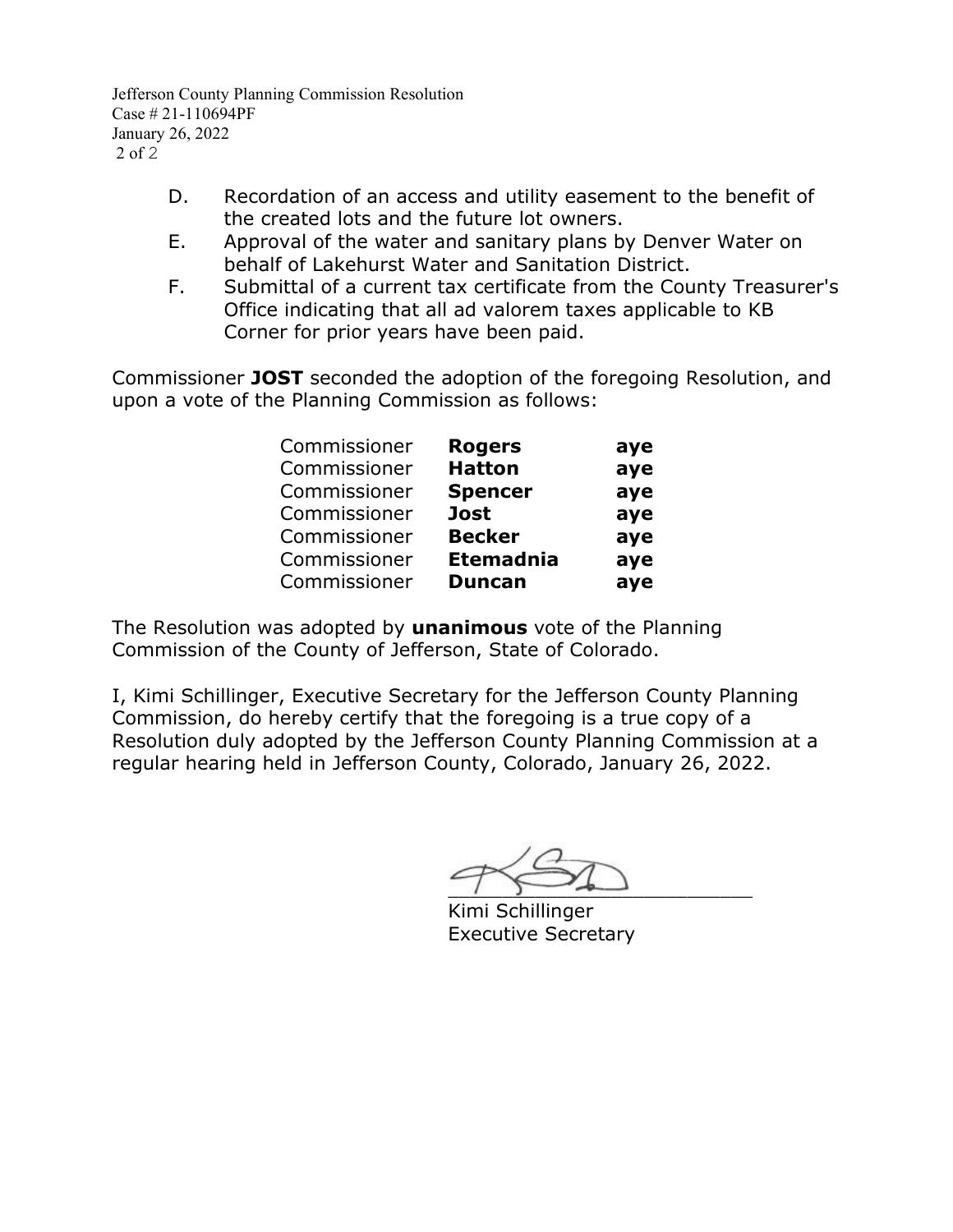It was moved by Commissioner **HATTON** that the following Resolution be adopted:

> BEFORE THE PLANNING COMMISSION COUNTY OF JEFFERSON STATE OF COLORADO

## **January 26, 2022**

## **RESOLUTION**

| 21-133812RZ              | Rezoning                                        |
|--------------------------|-------------------------------------------------|
|                          |                                                 |
| <b>Case Name:</b>        | 14320 W 50th Avenue ODP                         |
| <b>Owner/Applicant:</b>  | Redwood, LLC                                    |
| <b>Location:</b>         | 14320 W 50th Avenue                             |
|                          | Section 18, Township 3 South, Range 69 West     |
| <b>Approximate Area:</b> | 4.19 Acres                                      |
| <b>Purpose:</b>          | To Rezone from Agricultural-Two (A-2) to        |
|                          | Planned Development (PD) to allow for the       |
|                          | future subdivision of the property into 12 lots |
|                          | for single-family detached units.               |
| <b>Case Manager:</b>     | Kayla Bryson                                    |

The Jefferson County Planning Commission hereby recommends **APPROVAL** of the above application on the basis of the following facts:

- 1. That the factors upon which this decision is based include evidence and testimony and staff findings presented in this case.
- 2. The Planning Commission finds that:
	- A. The proposed single-family detached residential land use is compatible with the existing and allowable single-family residential uses in the surrounding area. The Rezoning would allow twelve single-family residential lots on approximately 4.19 acres, which is consistent with the surrounding land uses.
	- B. The proposal is in general conformance with the Comprehensive Master Plan (Plan). Staff finds that the applicant has satisfactorily addressed the three criteria for proposals out of conformance with the Plan, here with respect to density. All other applicable goals and policies of the Plan have been met.
	- C. The ability to mitigate the negative impacts of the proposed land use upon the surrounding area have been considered, and no negative impacts were identified.
	- D. The subject property is served by the Fairmount Fire Protection District and the North Table Mountain Water and Sanitation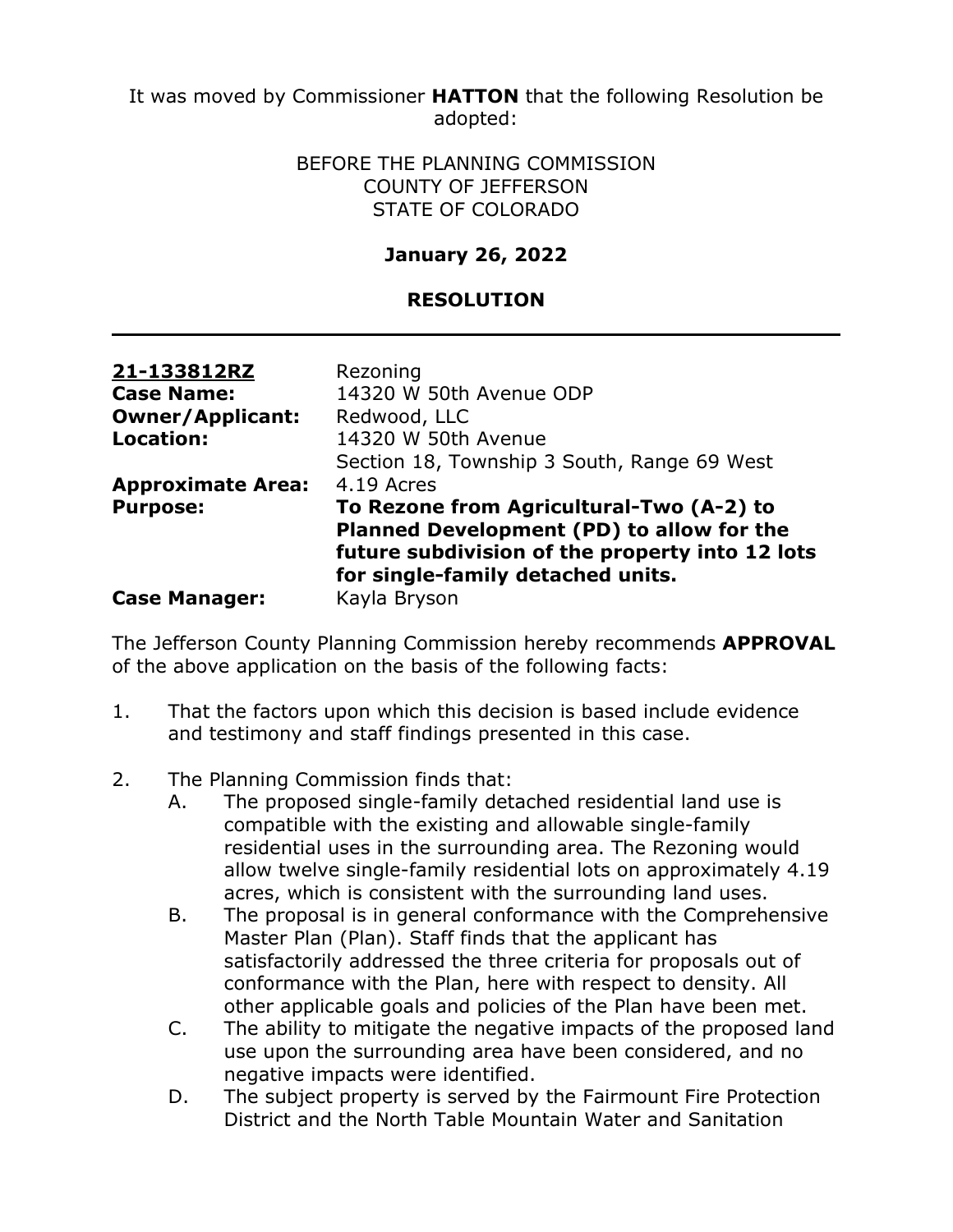Jefferson County Planning Commission Resolution Case #21-133812RZ January 26, 2022 2 of 2

> District. Law enforcement services are provided by the Jefferson County Sheriff's Office. Existing infrastructure and services are adequate and available to serve the proposed land use.

E. The proposed land use will not result in significant impacts to the health, safety, and welfare of the residents and landowners in the surrounding area.

Commissioner **JOST** seconded the adoption of the foregoing Resolution, and upon a vote of the Planning Commission as follows:

| Commissioner | <b>Rogers</b>    | aye |
|--------------|------------------|-----|
| Commissioner | <b>Hatton</b>    | aye |
| Commissioner | <b>Spencer</b>   | nay |
| Commissioner | <b>Jost</b>      | aye |
| Commissioner | <b>Becker</b>    | nay |
| Commissioner | <b>Etemadnia</b> | aye |
| Commissioner | <b>Duncan</b>    | aye |

The Resolution was adopted by **majority** vote of the Planning Commission of the County of Jefferson, State of Colorado.

 $\overline{\phantom{a}}$ 

Kimi Schillinger Executive Secretary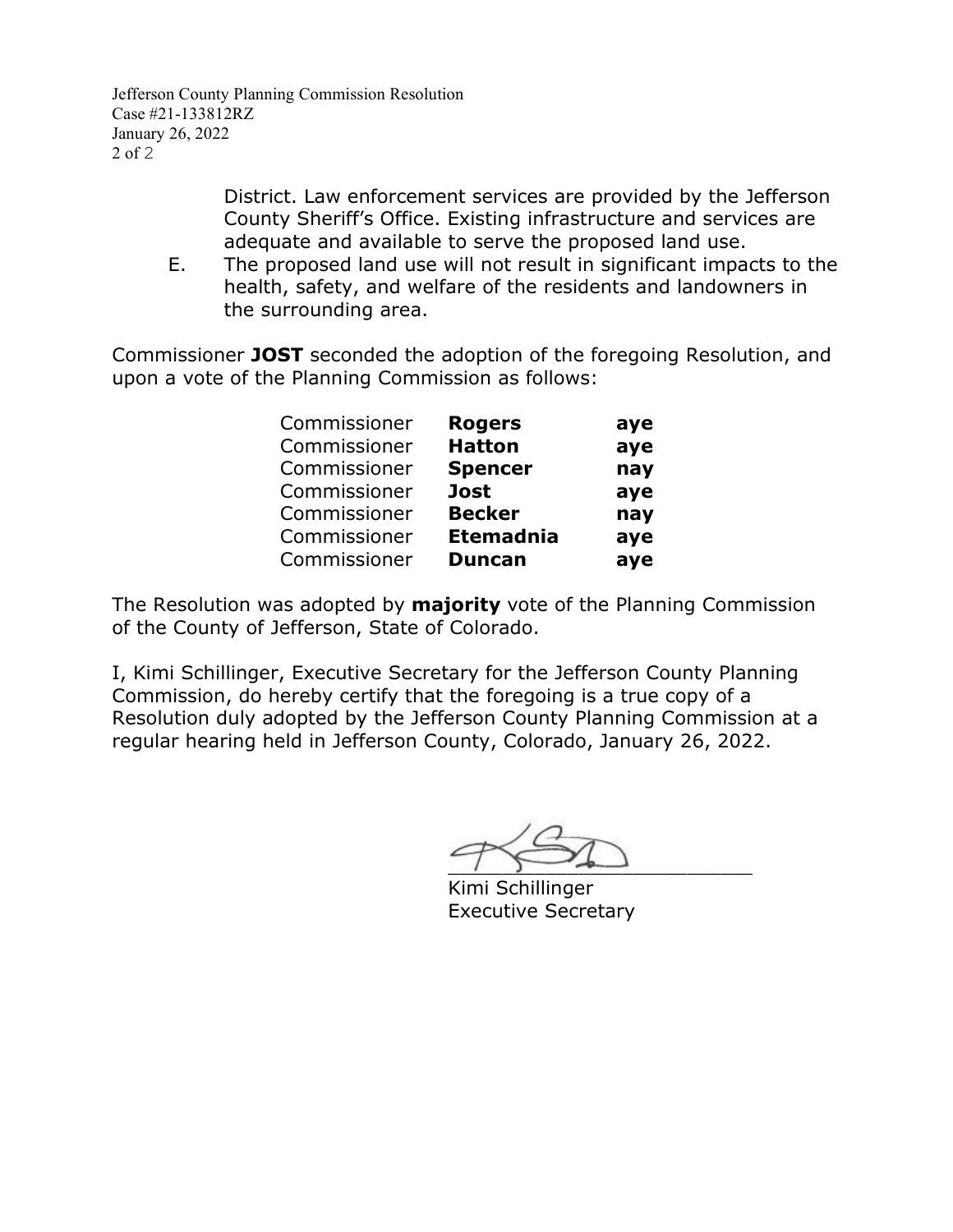It was moved by Commissioner **HATTON** that the following Resolution be adopted:

#### BEFORE THE PLANNING COMMISSION COUNTY OF JEFFERSON STATE OF COLORADO

# **January 26, 2022**

## **RESOLUTION**

| 21-131497RZ<br><b>Case Name:</b> | Rezoning<br>5254 Solar Green Official Development Plan                                                                                                                                                      |
|----------------------------------|-------------------------------------------------------------------------------------------------------------------------------------------------------------------------------------------------------------|
| Owner:                           | 5254 Properties LLC, a Colorado Limited Liability<br>Company                                                                                                                                                |
| Location:                        | 14395 West 52nd Avenue and AIN 39-182-07-002<br>Section 18, Township 3 South, Range 69 West                                                                                                                 |
| <b>Approximate Area:</b>         | 6.13 Acres                                                                                                                                                                                                  |
| <b>Purpose:</b>                  | To rezone from Suburban Residential - One<br>(SR-1) and Planned Development (PD) to a PD<br>which follows the Restricted Residential<br>Quarter Acre (RR-1/4) and allows a maximum<br>of 15 dwelling units. |
| <b>Case Manager:</b>             | <b>Nick Nelson</b>                                                                                                                                                                                          |

The Jefferson County Planning Commission hereby recommends **APPROVAL** of the above application on the basis of the following facts:

- 1. That the factors upon which this decision is based include evidence and testimony and staff findings presented in this case.
- 2. The Planning Commission finds that:
	- A. The proposed residential land use is compatible with the existing and allowed residential land uses on the properties in the surrounding area.
	- B. The proposal is in conformance with the Comprehensive Master Plan (CMP) and meets the Land Use Recommendation for dwelling units at the recommended density of 2.5 dwellings units per acre. All other applicable goals and policies of the Comprehensive Master Plan have been met.
	- C. Staff finds that the primary impacts from the proposal are related to traffic. This impact would be minimal because the small increase in traffic can be accommodated by the transportation network in the surrounding area.
	- D. The subject property is served by the North Table Mountain